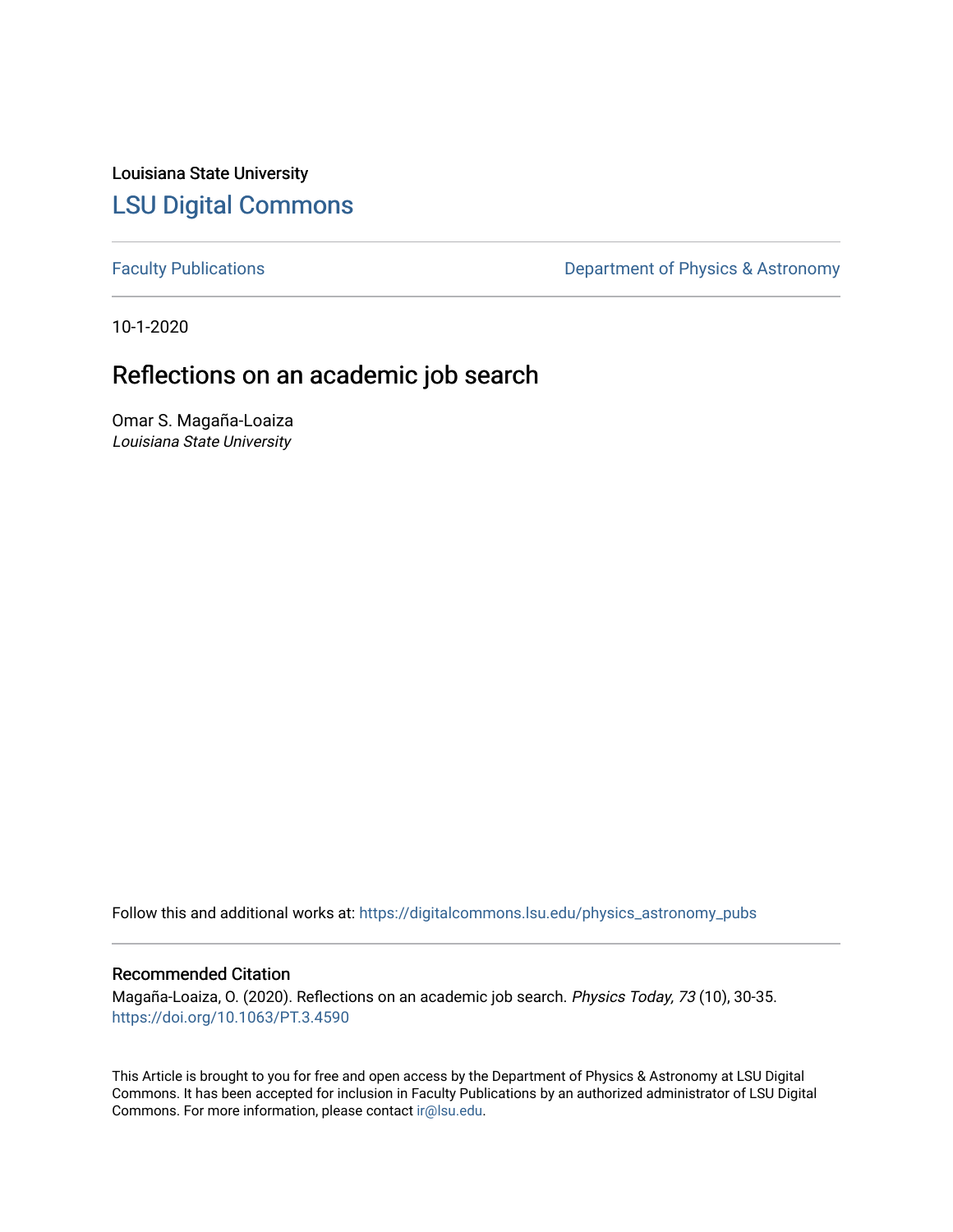#### **Reflections on an academic job search**

[Omar S. Magaña-Loaiza](https://physicstoday.scitation.org/author/Maga%C3%B1a-Loaiza%2C+Omar+S)

Citation: [Physics Today](/loi/pto) **73**, 10, 30 (2020); doi: 10.1063/PT.3.4590 View online: <https://doi.org/10.1063/PT.3.4590> View Table of Contents: <https://physicstoday.scitation.org/toc/pto/73/10> Published by the [American Institute of Physics](https://physicstoday.scitation.org/publisher/)

#### **ARTICLES YOU MAY BE INTERESTED IN**

[PhD student–adviser pairing is critical, but in US physics departments it's often haphazard](https://physicstoday.scitation.org/doi/10.1063/PT.3.4588) Physics Today **73**, 22 (2020);<https://doi.org/10.1063/PT.3.4588>

[The math behind epidemics](https://physicstoday.scitation.org/doi/10.1063/PT.3.4614) Physics Today **73**, 28 (2020);<https://doi.org/10.1063/PT.3.4614>

(); <https://doi.org/10.1063/PT.6.3.20201001a>

[Does new physics lurk inside living matter?](https://physicstoday.scitation.org/doi/10.1063/PT.3.4546) Physics Today **73**, 34 (2020);<https://doi.org/10.1063/PT.3.4546>

[Dawn of the topological age?](https://physicstoday.scitation.org/doi/10.1063/PT.3.4567) Physics Today **73**, 30 (2020);<https://doi.org/10.1063/PT.3.4567>

[The Great Lakes are filled to their brims, with no signs of receding](https://physicstoday.scitation.org/doi/10.1063/PT.3.4589) Physics Today **73**, 26 (2020);<https://doi.org/10.1063/PT.3.4589>

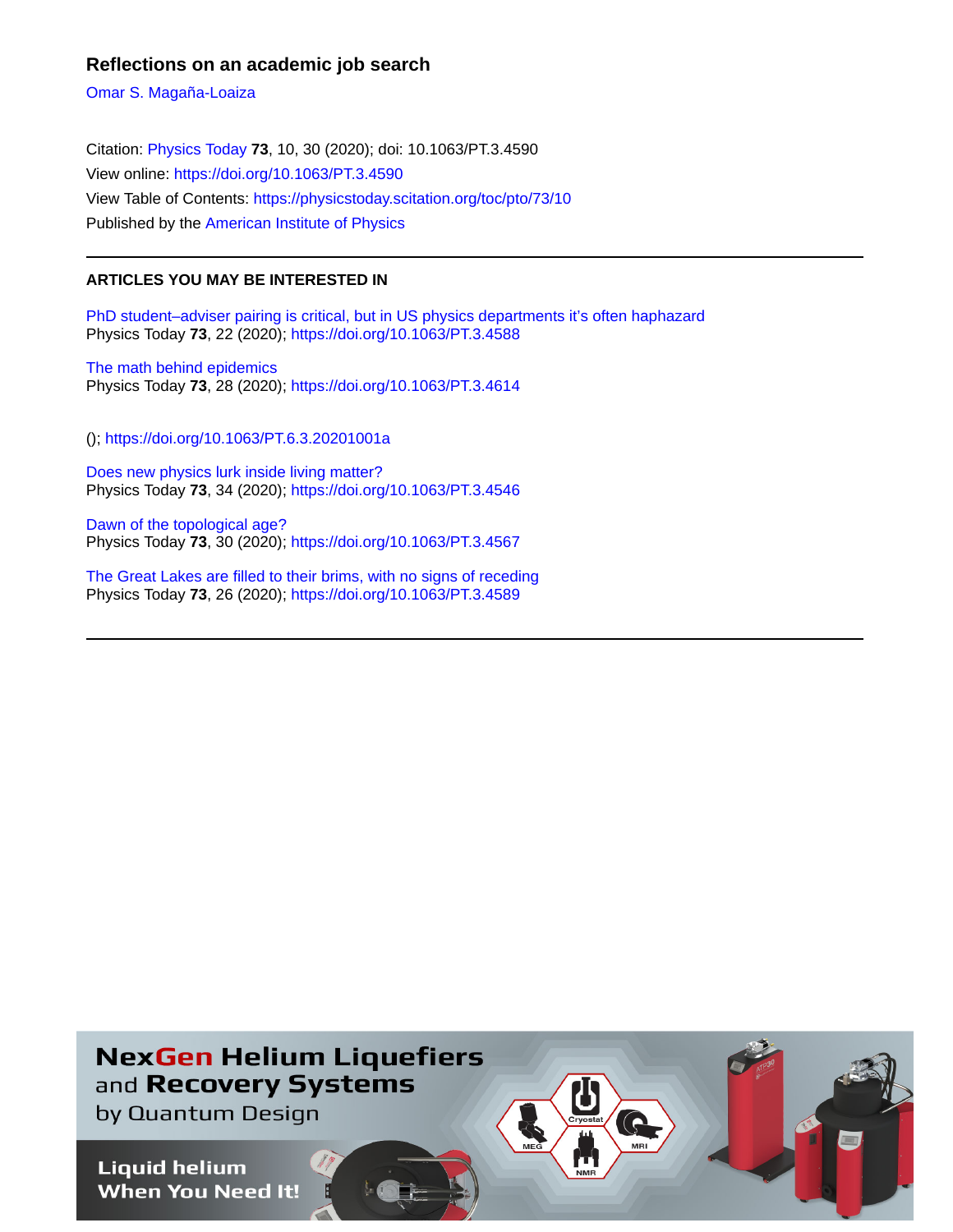

# Reflections on an ACADEMIC JOB SEARCH

The road from reading a job posting to signing a contract is long and involved. Advice from a recently hired professor may smooth the path.

**ICCLUDE:**<br>ICCLUDE:<br>ICCLUDE:<br>ICCLUDE:<br>ICCLUDE:<br>ICCLUDE: have always favored learning through experience, which might be why I am an experimental physicist. I used that approach when I decided to apply for jobs in academia. But my plan wasn't always to become a professor: In 2016, after I completed my PhD in quantum optics at the University of Rochester in New York, I became a research associate at NIST in Boulder, Colorado. I chose that path because I loved doing research, and at NIST, I could devote all my time to being a scientist.

Despite the amazing facilities and opportunities there, I missed the freedom I had in academia to explore new research trajectories. National research facilities support specific missions, so it's difficult for their scientists to change direction after making unexpected discoveries. As an assistant professor of physics at Louisiana State University (LSU; see figure 1), I lead the quantum photonics group. Our work ranges from basic "blue-sky" research to the development of photonic devices.

When I decided to move back to academia only a year after obtaining my PhD, I was aware of the challenges an academic job hunt presents and how long it might take. The probability of my finding a position was low; newly hired tenure-track faculty members are most likely to come from postdoc positions (see figure 2), and those typically last two or more years. But I thought that I had the requisite experience to join the academic ranks: I had trained and advised younger investigators, I had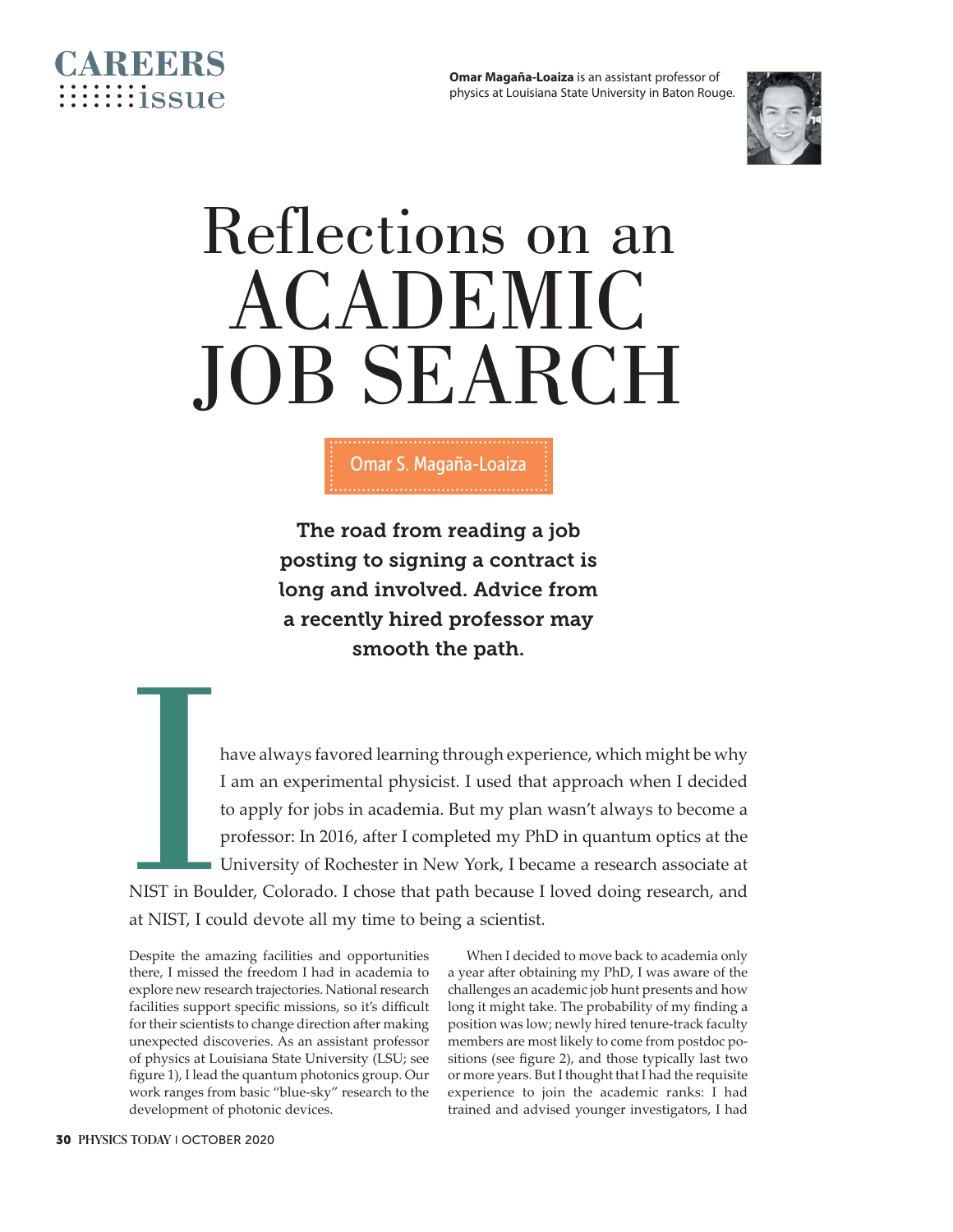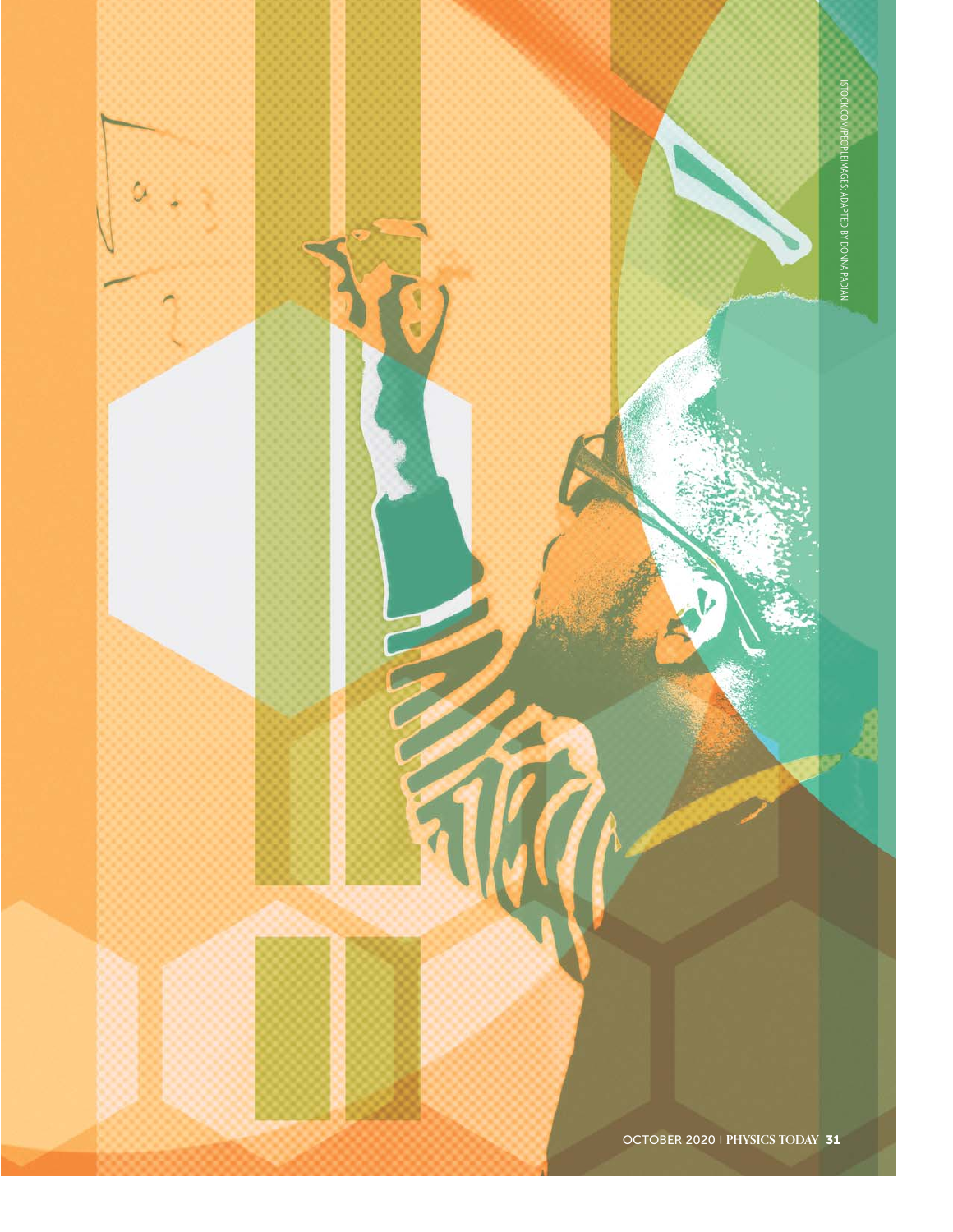#### **ACADEMIC JOB SEARCH**

always enjoyed teaching in academic environments, and I was ready to establish and run an independent research program.

It can take months or even years to find a suitable academic job, even for experienced applicants. I familiarized myself with the job-hunting process by giving invited talks and having discussions with faculty members who attended the events. I also learned from experience: Interviews for other faculty positions earlier in my job search prepared me for my interview at LSU. As a new professor, I'd like to share my experiences with the hiring process and provide advice for young scientists considering an academic career.

The job-hunting process can be grouped into four parts: the application package, the online interview, the on- campus interview, and the negotiation of job terms. Below, I discuss relevant and sometimes unintuitive aspects of each of them.

In the past, an academic job search might have started by combing periodicals for job postings (see the article by Matt Anderson, PHYSICS TODAY, April 2001, page 50); now it starts online. I began exploring academic positions using PHYSICS TODAY Jobs, a valuable website with an extensive listing of positions for physicists and engineers; it's also where I found the advertisement for my current position at LSU (see figure 3). Additional websites with academic job postings can be found in the online resources box on page 35. Some sites will send users daily or weekly newsletters with alerts about new postings. The guidance provided by such sites is usually general rather than tailored to physics positions, but it can still help candidates identify and understand the necessary materials for preparing an application package.

From start to finish, my hiring process took approximately six months: two months to prepare the application package and four months to have the interviews and negotiate the terms of employment. Each institution's application package will be different, especially if you're considering both large research universities and primarily undergraduate institutions (PUIs), so you should tailor your submission to each one.

#### Application assembly

Search committees will almost certainly request the following documents: a cover letter, a curriculum vitae (CV), teaching and research statements, and references. The first four documents should convey a general idea of your background, credentials, achievements, and research plans. Institutions usually request three recommendations, so you should include contact information for three references or arrange for the letters to be sent on your behalf. It's appropriate to ask your PhD adviser and postdoc supervisor to be references, and the third should be a senior colleague, such as another supervisor, a collaborator, or a member of your PhD thesis committee.

The search committee may also ask for a writing sample. Most applicants submit one or two of their best publications, but you could also pair a research paper with a less technical article if you've written one. Institutions are becoming increasingly likely to request a diversity statement, which describes your experiences working with people from different backgrounds, and you may be asked for a teaching portfolio, especially by PUIs. All application documents should use clear, accessible language for nonexpert scientists.

The cover letter's purpose is to provide a broad description of your research and other professional achievements. It should



**FIGURE 1. THE AUTHOR**, in his interview clothes, stands outside Louisiana State University's quantum photonics laboratory. He now leads the lab as a faculty member in the physics department.

briefly outline your current and past positions. Cover letters usually run less than one page, although keeping it to that length can be a challenge given the breadth of information you may want to include. A good way to tell your story concisely is by featuring one or two high-profile research projects. Trying to squeeze in more could distract and overwhelm the hiring committee. The letter should also note your main research results and discuss how your previous research will influence future work.

Every application should be tailored to a particular job, and the cover letter should describe how you meet the job requirements in the posting (see figure 3). It should also discuss the aspects of the hiring institution that motivated you to apply. I recommend highlighting how your expertise will be a good fit for the department advertising the position. That effort requires learning about the department and understanding its ongoing research and teaching efforts, which will also help to clarify which of your own potential contributions should be highlighted.

While learning about each department, it's a good idea to identify similarities and differences between yourself and current faculty members. That comparison may help you suggest possible paths for future synergistic collaborations. However, because you won't know who might be leaving or retiring, it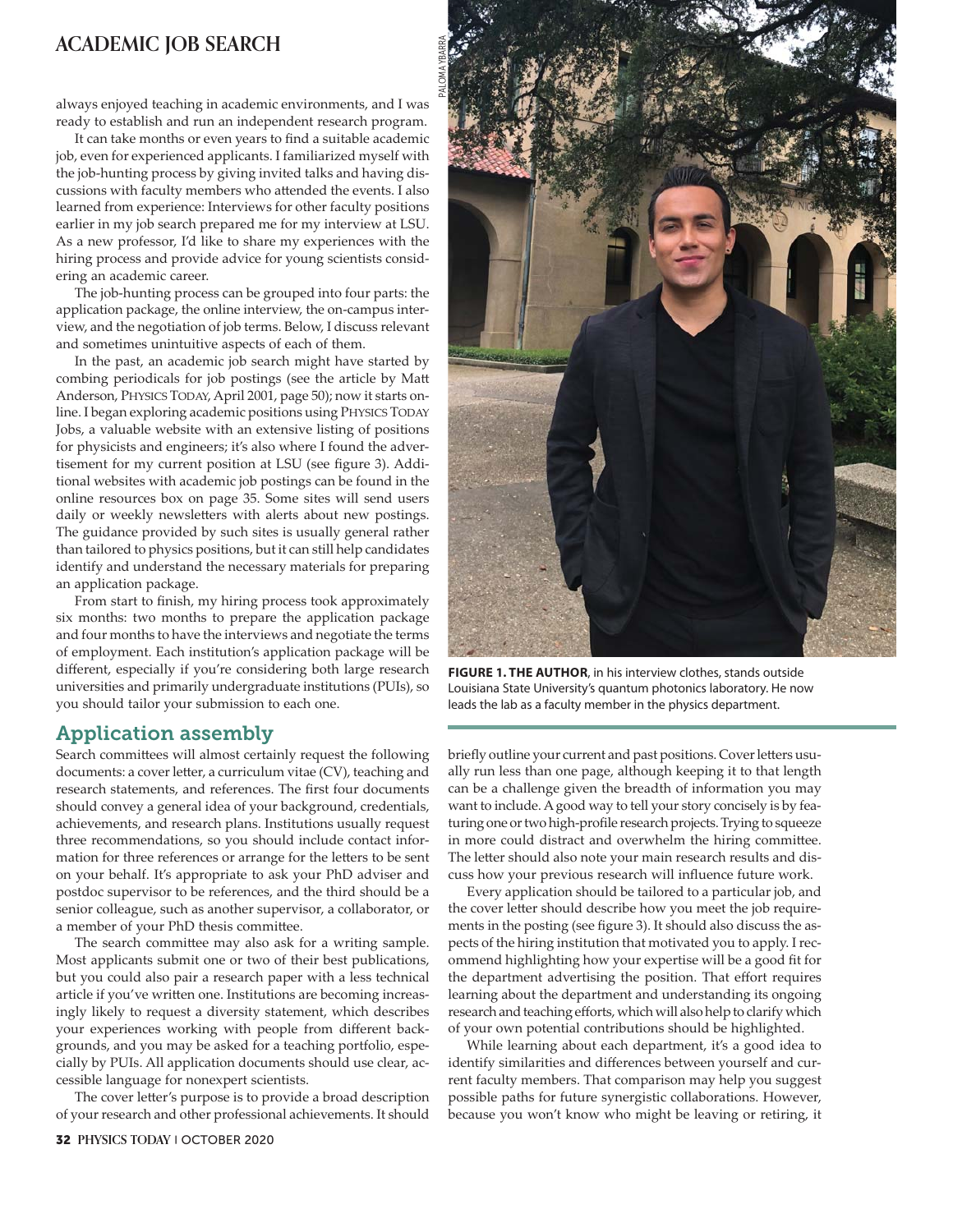

FIGURE 2. NEW TENURED OR TENURE-TRACK PHYSICS FACULTY at PhD-granting institutions (a) in the 2017-18 academic year were most likely to come directly from a postdoc position. Career trajectories are more varied for faculty at bachelor's degree– granting institutions **(b)**, but postdoc was still the most common previous position for new hires. (Adapted from ref. 3.)

might be safer to focus on broad research directions rather than mentioning specific faculty members.

In my case, I knew that the physics department at LSU had a strong theory group that was developing quantum optical technologies. Multiple senior faculty members had also conducted seminal research in the foundations of quantum theory. Thus I saw a role for myself in supplementing their expertise with my experimental skills. I tried to convey that vision in my cover letter. I also described how my joining the department could be mutually beneficial— I could contribute to the development of the department, and the department could help my academic career grow.

Next in the application package is the CV. Although it can be long and dense, the CV should be organized and provide additional details and references related to claims made in the cover letter and in the teaching and research statements. It should list research interests, academic positions, other relevant work experience, education, and teaching experience. You should also include peer-reviewed publications, conference papers, invited talks, media coverage, honors and awards, collaboration with industry, skills, and service. The order in which the information is presented and what is highlighted should be informed by the institution's focus and the position of interest— for example, teaching experience should likely be emphasized for PUIs, whereas research is often more relevant at larger universities.

Although it may feel superfluous, don't neglect the service section: Activities such as mentoring, engaging in educational outreach, and peer- reviewing journal articles are valuable experiences that can help a candidate stand out.

A teaching statement should outline your instructional goals and describe your philosophy. It should be approximately two pages and should describe your experience teaching at different levels, which should include your work as a teaching assistant during graduate school. The statement is also a place to discuss your teaching methodologies. It can be enriched by including pedagogical techniques such as active learning, $1$  which has recently received a lot of attention.

Your teaching statement should also describe new courses you could design that would enhance the department's existing curriculum. In my case, I applied only to research universities,

so I created my teaching statement to complement my research statement. For example, I briefly discussed how the equipment in my research laboratory could be used to perform hands-on demos for various specialized courses. But teaching and research statements can be independent, especially if the institution of interest is primarily a teaching university.

A good research statement should be four to five pages of information on your past, current, and future scientific work. The discussion should be general, and it should highlight the potential relevance of your research for the department. From the search committee's perspective, the most important part of the document is your plan for future research, and it must be supported by your past achievements, publications, and experience. It should also address funding. I highly recommend discussing funding opportunities that could eventually support your research program. Including potential funding sources in your research statement will allow you to convey a clearer and more comprehensive plan to the search committee.

Some search committees may ask experimentalists to include a startup budget with their application. That information will help the committee understand the infrastructure and initial support that your research program might require. Your budget proposal should consider the institution's available infrastructure and research priorities, and it should identify both the basic equipment needed for the experimental research being proposed and any associated costs. The budget may also contain information regarding potential collaborations that could help reduce startup costs. A basic plan can be easily adapted for different institutions.

A diversity statement, typically one page, should describe your past experiences with diversity and how it has influenced your personal and professional growth. It should reflect your desire to be inclusive and your willingness to boost and stimulate academic collaborations among people of different cultural backgrounds, nationalities, and beliefs. The positive aspects of your past collaborations may help you establish a strategy to improve inclusiveness in academic environments. Furthermore, recognizing the challenging aspects of those collaborations can help you set goals and identify possible solutions.

Search committees won't always request a diversity statement,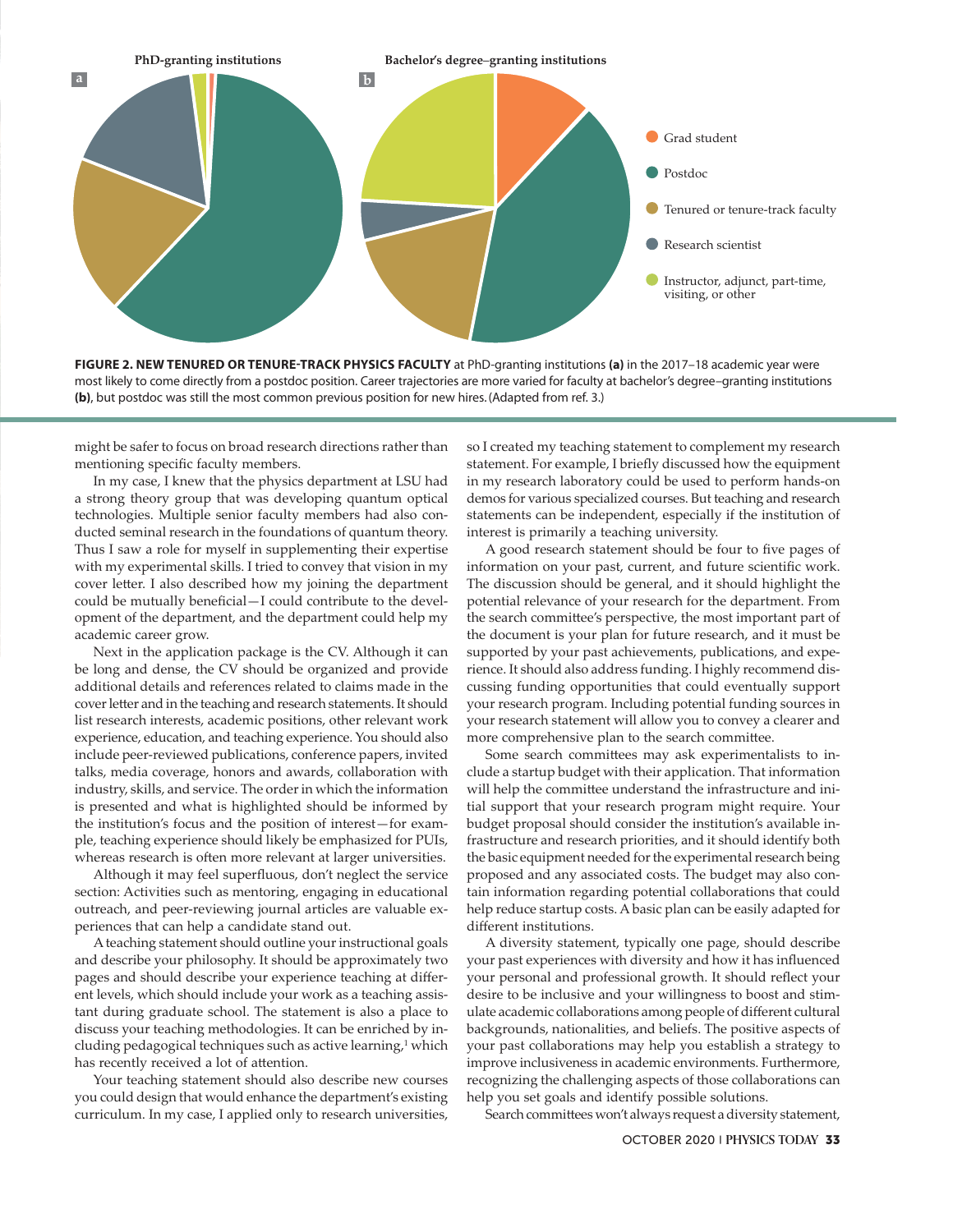#### **ACADEMIC JOB SEARCH**

but it's helpful to write one anyway. During your interview, the committee is likely to initiate a discussion related to diversity and inclusion efforts, so you should be well prepared from having written about your experiences and initiatives.

#### Getting personal

The documents described above help search committees decide which candidates will move on to the next stage: interviewing. A first round of interviews typically takes place online as a teleconference with a subset of the committee. It may also include administrators, faculty members responsible for shared facilities and teaching, and faculty members from other research areas or even other departments. The meeting typically takes about an hour, but could take anywhere from 20 minutes to 2 hours.

First-round interviews require you to be focused. The faculty panel may ask questions on a wide range of topics, includ-

ing teaching, research experience, research plans, teaching philosophy, contributions to diversity, and service. The questions can jump quickly from one topic to another, which I found challenging. In one interview, for example, a question about the estimated budget to build a laboratory was followed by one related to the qualities of a good teacher and another about how to explain quantum interference to undergraduate students. Often the committee members use a set list of questions that will be asked of all candidates. The process ensures fairness, but can make the interview feel stiff and formal.

Before each interview, think about possible teaching and research questions that the search committee might ask. One question you should always be prepared to answer is, Why are you interested in working with the faculty at the interviewing institution? (See the online resources box on page 35 for more information on interview questions.) You will also have an opportunity to ask questions during the interview; posing thoughtful questions is one way to show that you've put time into learning about the department, its research, and the institution. Good preparation of both questions and answers will also help avoid uncomfortable silence during the meeting.

Some candidates will be filtered out in the online interview stage, and typically only three to five candidates are invited for a subsequent on-campus interview. The interview is an opportunity to demonstrate your communication skills and teaching abilities. It's also a chance to learn more about the university, the city, the department's culture, and the people who may become your long-time colleagues! The multiple meetings with faculty members will be long, exhaust-

ing, and at some points maybe even boring. Regardless, you should exploit the opportunity to learn more about the university's expectations and to assess the positive and negative aspects of potentially relocating your life and career there.

It's a good idea to prepare questions for the faculty members and administrative staff you will be meeting. My campus visits each consisted of one long day, but some last for two days, and they can occasionally be as long as four. You should focus your energy on engaging in one-on-one interviews, delivering an exciting talk, and learning as much as you can. Be prepared for the possibility that your interview will include breakfast, lunch, and dinner. That may make it feel endless and without respite, but it's a common practice used to get to know candidates in more informal settings and to optimize time.

Vying for a faculty job is a competition, so it's important to make yourself stand out. The on-campus interview is an opportunity to do that— particularly during the job talk, which is a seminar or colloquium based on your research. There's more than one way to design an interesting and engaging talk, but I suggest focusing on a single topic or paper. That way you can provide the audience with enough background information that they can understand the significance of your research. To make sure things go smoothly, rehearse your talk a few times for your colleagues and incorporate their feedback.<sup>2</sup> (See the article by Stephen Benka, PHYSICS TODAY, December 2008, page 49.)

It may be tempting to try to impress the search committee

#### **Louisiana State University Assistant Professor of Experimental Quantum Optics or AMO Physics (Tenure-Track)** The Department of Physics and Astronomy at Louisiana Details State University invites applications for a tenure-track Statistical Professor position in experimental quantum optics<br>or atomic, molecular and optical (AMO) physics starting Fall<br>2018. The faculty in LSU's Quantum Science and Technology Posted: November 1 2017 Location: (QST) group include Thomas Corbitt, Jonathan Dowling (use) I group include informate borrit, omatian Dowing,<br>The group carries out an activity of Christian Christian Christian Christian Christian Christian Christian Christian Christian Christian Christian Christian Christian Baton Rouge, Louisiana Salary Open Level: Experienced Sector: Thomas Corbitt. Peter Diener. Joseph Giaime. Gabriela Academic From as Count, I et Dienen, Joseph Channe, Cauriera<br>
and Parampreet Singh. The experimental component is<br>
largely part of the LIGO Scientific Collaboration, with an **Work Eunction:** Faculty 4-Year College/University extensive presence at the LIGO Livingston Observatory Discipline: situated 24 miles from campus. LSU also hosts a theor .<br>retical Physics: Atomic and Molecular,<br>Physics: Optics and Laser, attosecond theory group including Mette Gaarde and Ken Schafer. Physics: Quantum The Department of Physics and Astronomy at LSU has strong research efforts in particle physics, including nuclear and neutrino physics, space physics, condensed matter physics, medical physics, and astronomy and astrophysics. Responsibilities Teach at the undergraduate and graduate levels; supervise graduate students' research and dissertations; establish a<br>vigorous research program in experimental quantum optics or AMO physics; and service to the university. **Minimum Qualification**<br> **PhD degree in Physics** or a related field (A.B.D. candidates considered but must have PhD by May 2018). Preferred Qualifications Preference will be given to candidates working on novel technologies for quantum communication, optical quantinformation processing, and quantum optical metrology. l quantum Preferred Education Doctorate **FIGURE 3. THE JOB POSTING FOR A FACULTY POSITION** should

guide your application. The qualifications for my current position at Louisiana State University, highlighted in brown, were reflected in my background. My application referenced the job's responsibilities, highlighted in blue, and explained how I would be able to carry them out. Being aware of the department's focus on theoretical research, highlighted in green, helped me envision how my experimental background might complement the existing program. (Adapted from the PHYSICS TODAY Jobs posting.)